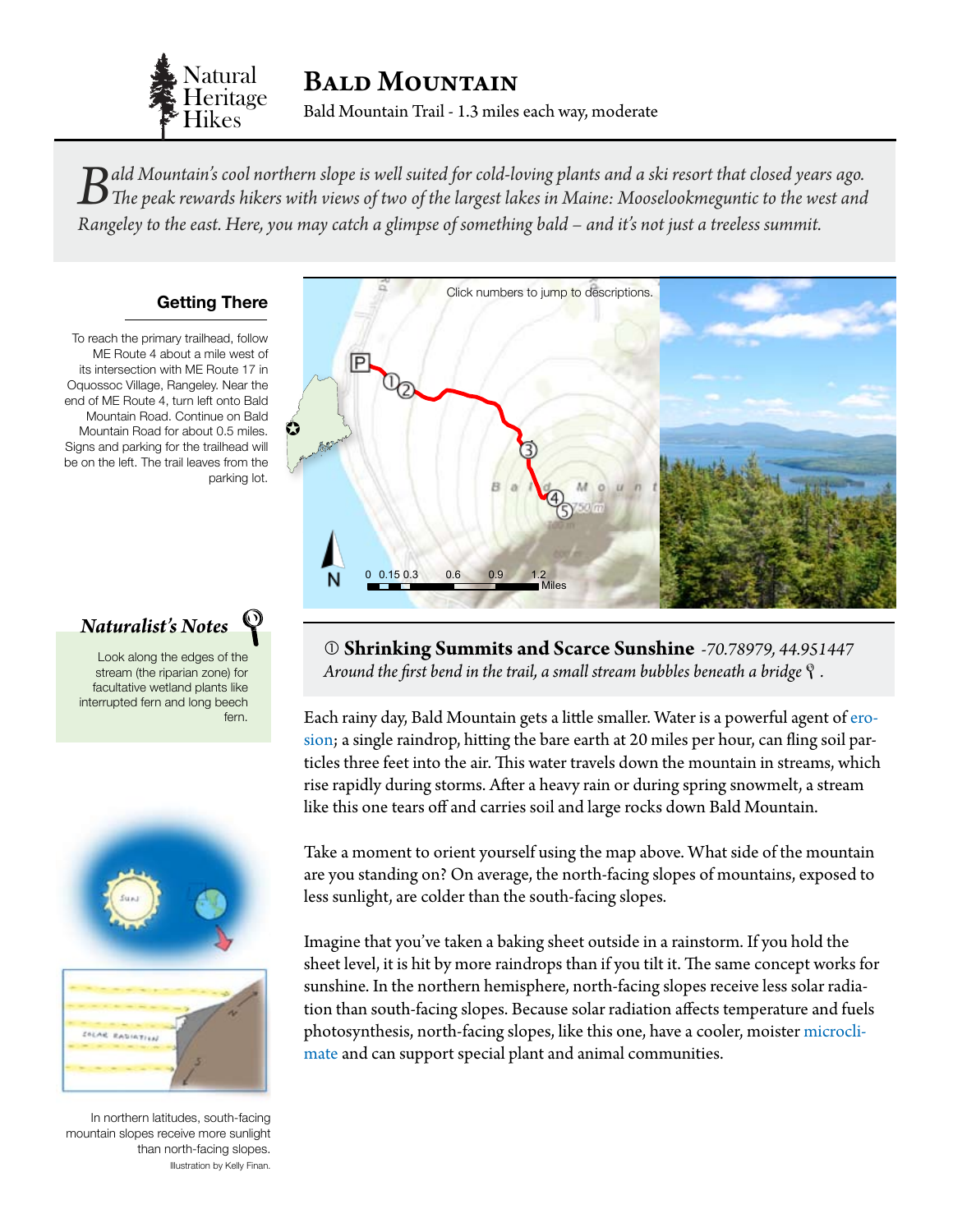

White egg sacs of woolly adelgid on eastern hemlock.



Sapsucker holes in hemlock bark. Yellow-bellied Sapsucker image by Dominic Sherony.

# *Naturalist's Notes*

Sugar Maple Forests are typically found at the bottoms of steep slopes, where nutrients have traveled downhill and accumulated. Here, look for species indicative of mild soil enrichment like doll's eyes and jack-in-the-pulpit (below).



## *Naturalist's Notes*

Fungi and other microorganisms break down dead material on the forest floor, releasing nutrients into the soil. These decomposers complete their work rapidly in warm, moist climates. In cooler climates, like the upper-reaches of this north-facing slope, the process of decomposition is slower to return nutrients to the soil. To help retain nutrients,

## **Making a Meal of a Tree**

A to map

 $A$  to map

 *About 30 feet beyond the bridge, a lone eastern hemlock looms beside the t[rail.](#page-0-0)*

With a higher tolerance for shade than any other tree in New England, [eastern hem](http://dendro.cnre.vt.edu/dendrology/syllabus/factsheet.cfm?ID=116)[lock](http://dendro.cnre.vt.edu/dendrology/syllabus/factsheet.cfm?ID=116) is perfectly suited for this north-facing slope. You can recognize it by its marblesized cones, short evergreen needles, and furrowed reddish-gray bark.

Through much of its range, the eastern hemlock is becoming a feast for the invasive and harmful hemlock woolly adelgid, a tiny sap-sucking bug native to East Asia that was accidentally introduced to Pennsylvania in 1967. Look for fuzzy, white egg sacs that coat the underside of hemlock needles and branches. Until recently, the woolly adelgid could not tolerate Maine's cold winters, but it is moving north with the warming climate. Though the woolly adelgid recently made its way into southernmost Maine, the cold winters of Maine's western mountains may keep this pest at bay for many years to come.

Look for an array of BB-sized holes arranged in horizontal rows on the eastern hemlock's bark; this tree is a food source to a clever species of woodpecker. As its name implies, the [yellow-bellied sapsucker](http://www.allaboutbirds.org/guide/Yellow-bellied_Sapsucker/id) makes these sap wells one at a time to lap the sap from the tree. Sapsuckers sometimes guard these holes from other birds, like ruby-throated hummingbirds. Parent sapsuckers teach their young to "sapsuck" soon after they have fledged.

*For the next 0.5 miles, the trail ascends gradually through a [Sugar Maple Forest](http://www.maine.gov/dacf/mnap/features/communities/semirichhardwood.htm)*  $\mathcal{P}$ .

<span id="page-1-0"></span> **Plant Strategies for Getting Ahead** *-70.778511, 44.947032 The trail enters a dense evergreen forest.*

Notice that the forest has transitioned from an open, leafy, Sugar Maple Forest to a dense stand of evergreens with the occasional large [paper birch](http://dendro.cnre.vt.edu/dendrology/syllabus/factsheet.cfm?ID=14). As you gain elevation, the microclimate cools, making it suitable for these cold-adapted tree species  $\mathcal{P}$ . The ground is littered with fallen and decaying paper birches, evidence that forest succession is in full swing.

From an ecological standpoint, succession might be thought of as sacrifice for progress. It begins when a disturbance, such as a fire, a landslide, or a timber harvest, strips an area of vegetation. The first organisms to recolonize, known as "pioneer species," help create conditions that allow for the growth of other species. At this site, paper birch was a pioneer tree species, and over time it produced the shade and soil conditions necessary for the growth of [balsam fir.](http://dendro.cnre.vt.edu/dendrology/syllabus/factsheet.cfm?ID=119) In creating shade at the site, the paper birch prevented the germination of the next generation of birch, which needs ample sunlight to grow. Now the existing birches are aging and dying as the more shade-tolerant fir and spruce grow up among them. As the original paper birch die, the forest transitions, or succeeds, from an [Early Successional Forest](http://www.maine.gov/dacf/mnap/features/communities/aspenbirch.htm) to a another forest type, in this case, [Montane Spruce - Fir forest](http://www.maine.gov/dacf/mnap/features/communities/montanesprucefirforest.htm).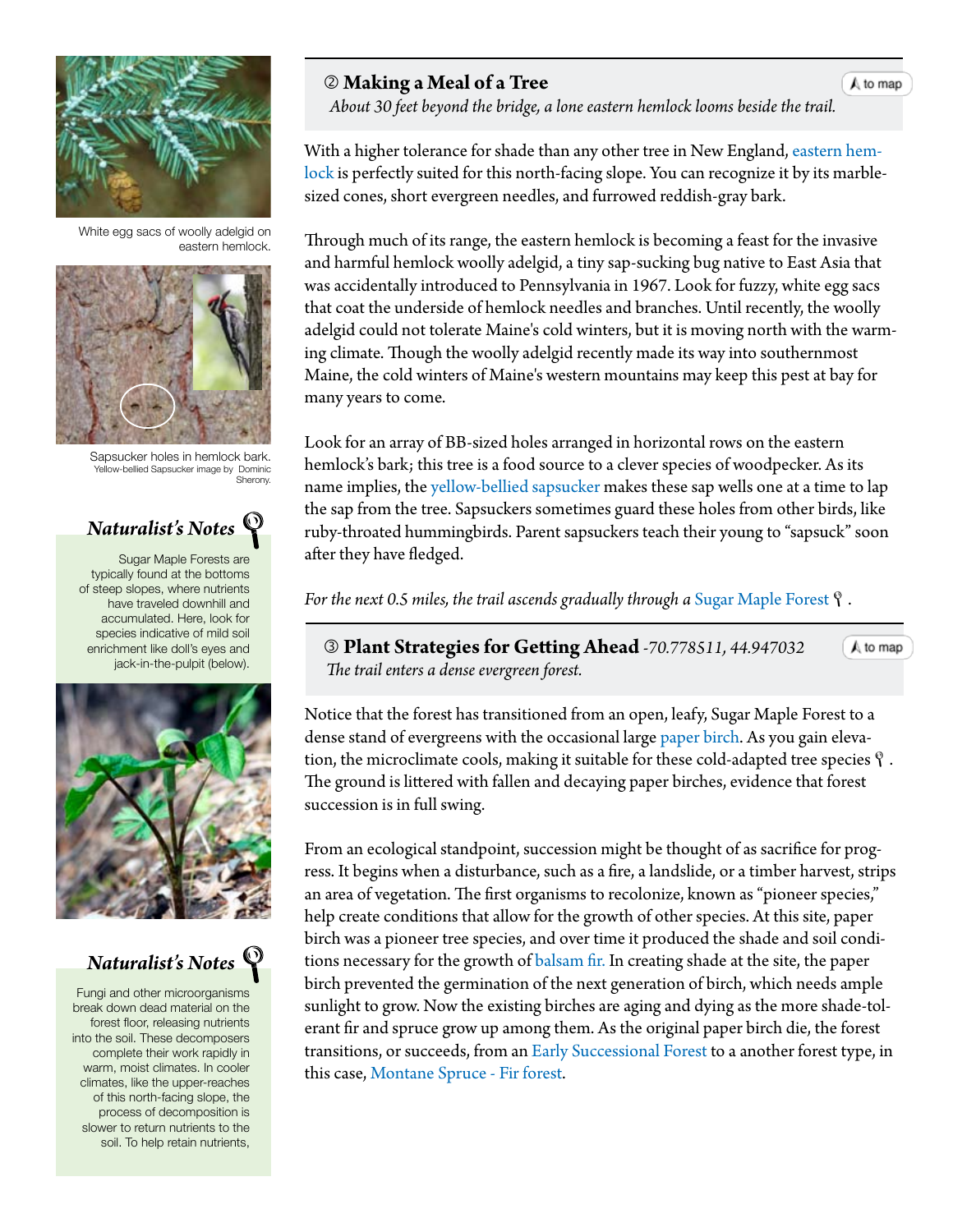evergreen trees like spruce and fir keep each needle for many years before replacing it. This makes them better suited for cold climates than broadleaved trees like maples.



Numbers denote approximate length of footprint in inches. Track images courtesy of the MDIFW.

#### **The Paws of Predators** *-70.776256, 44.944214*

 *Where the topography flattens and the canopy opens near the summit, the trail crosses several boardwalks.*

As a warm-blooded animal, would you rather den in a warm place or a cold place? Remember that south-facing slopes are warmer than north-facing slopes. This is no secret to the bobcat, which likely uses the warmer rocky outcrops on the south side of Bald Mountain as denning sites during the winter. Here, it can hunt for snowshoe hares in the dense evergreen forest but return to the den for shelter.

Look for bobcat tracks in the mud near the boardwalk. It's easy to tell a cat track from a dog, fox, or coyote track – simply look for the C-shape between the heel (metacarpal) pad and the toe pads. Dog tracks show a distinctive "X" pattern.

This is also an excellent place to spot pink lady's slipper. It's not always pink, but it can be distinguished from other Maine lady's slipper species by two broad leaves that emerge from the stem where it meets the ground (basal leaves).

 **Nests the Size of a Hot Tub** *-70.775577, 44.943576 Climb the tower at the top of Bald Mountain.*

 $A$  to map

 $A$  to map

The summit of Bald Mountain is only partially bald – you must climb a tower to see over the sparse [Spruce - Pine Woodland](http://www.maine.gov/dacf/mnap/features/communities/sprucepinewoodland.htm) that occurs here. Woodlands are differentiated from forests based on the amount of tree cover. They are more sparsely wooded than forests; the widely spaced trees are often shorter and allow more sunlight to reach the ground. The presence of a woodland indicates a site with growing condi-

tions too stressful to allow the development of denser, more robust stands of trees.

"Woodlands" are more thinly wooded than "forests," with shorter, more widely spaced trees that allow more sunlight to reach the ground. The presence of a woodland indicates a site with growing conditions too stressful to support denser, more robust stands of trees.

Woodlands are often found on mountain summits, where wind, heat, and ice make soil development difficult. Mountain summits are also prone to lightning strikes and subsequent fires that can burn away vegetation, allowing fragile soil to erode and wash away. Once they are lost, it can take centuries before soils fully reestablish on bald summits. The resulting thin, sandy, drought-prone soil is one reason that trees have trouble growing in woodlands.

From the top of the tower, hikers may spot something else that's bald: the b[ald eagle](http://www.allaboutbirds.org/guide/Bald_Eagle/id).

In the mid-20th century, the pesticide DDT nearly wiped out the national bird of the United States. While DDT did not kill adult eagles, it interfered with the female's ability to produce normal, calcium-rich eggshells. The eggs would crack under the weight of an incubating eagle, which averages around 12 pounds.

Since the banning of DDT in 1972, bald eagles have recovered in Maine, and many pairs nest around the Rangely lakes. From this lookout, it's easy to see bald eagle nest-



Pink lady's slipper